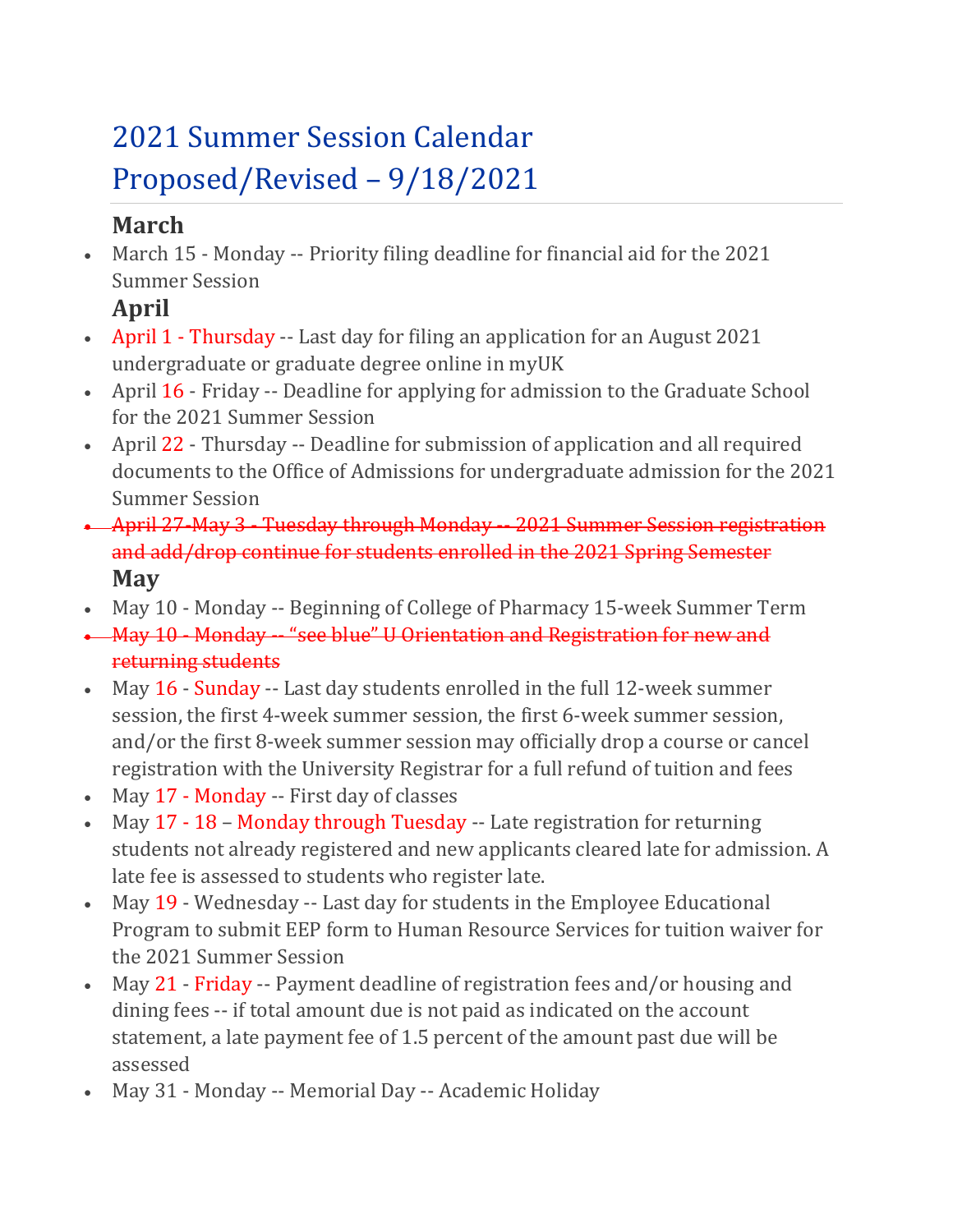## **June**

- June 2 Wednesday -- Last day for doctoral candidates for the August 2021 degree to submit a Notification of Intent to schedule a final exam in the Graduate School
- June 14 Monday -- Last day students enrolled in the second 4-week summer session and/or the second 8-week summer session may officially drop a course or cancel registration with the University Registrar for a full refund of tuition and fees
- June 9 Wednesday -- Last day students enrolled in the second 8-week summer session may officially drop a course or cancel registration with the University Registrar for a full refund of tuition and fees
- June 16 Wednesday -- Deadline for submission of application and all required documents to the Office of Undergraduate Admission and University Registrar for change of residency status for the 2021 Summer Session
- June 18 Friday -- Juneteenth -- Academic Holiday
- June 14-July 16 Monday through Friday -- Summer "see blue" U Orientation for new freshmen, transfer students, auditors, non-degree and readmitted students enrolling for the 2020 Fall Semester
- June 29 Tuesday -- Midterm of 2021 Summer Session
- June 29 Tuesday -- Last day students enrolled in the second 6-week summer session may officially drop a course or cancel registration with the University Registrar for a full refund of tuition and fees **July**
- July 5 Monday -- Independence Day -- Academic Holiday
- July 13 Tuesday -- Last day students enrolled in the third 4-week summer session may officially drop a course or cancel registration with the University Registrar for a full refund of tuition and fees
- July 22 Thursday -- Last day for candidates for an August degree to sit for the final examination in the Graduate School
- July 23 Friday -- Deadline for applying for admission to the Graduate School for the 2021 Fall Semester
- July 29 Thursday -- Last day for candidates for an August degree to submit thesis/dissertation for formal review to the Graduate School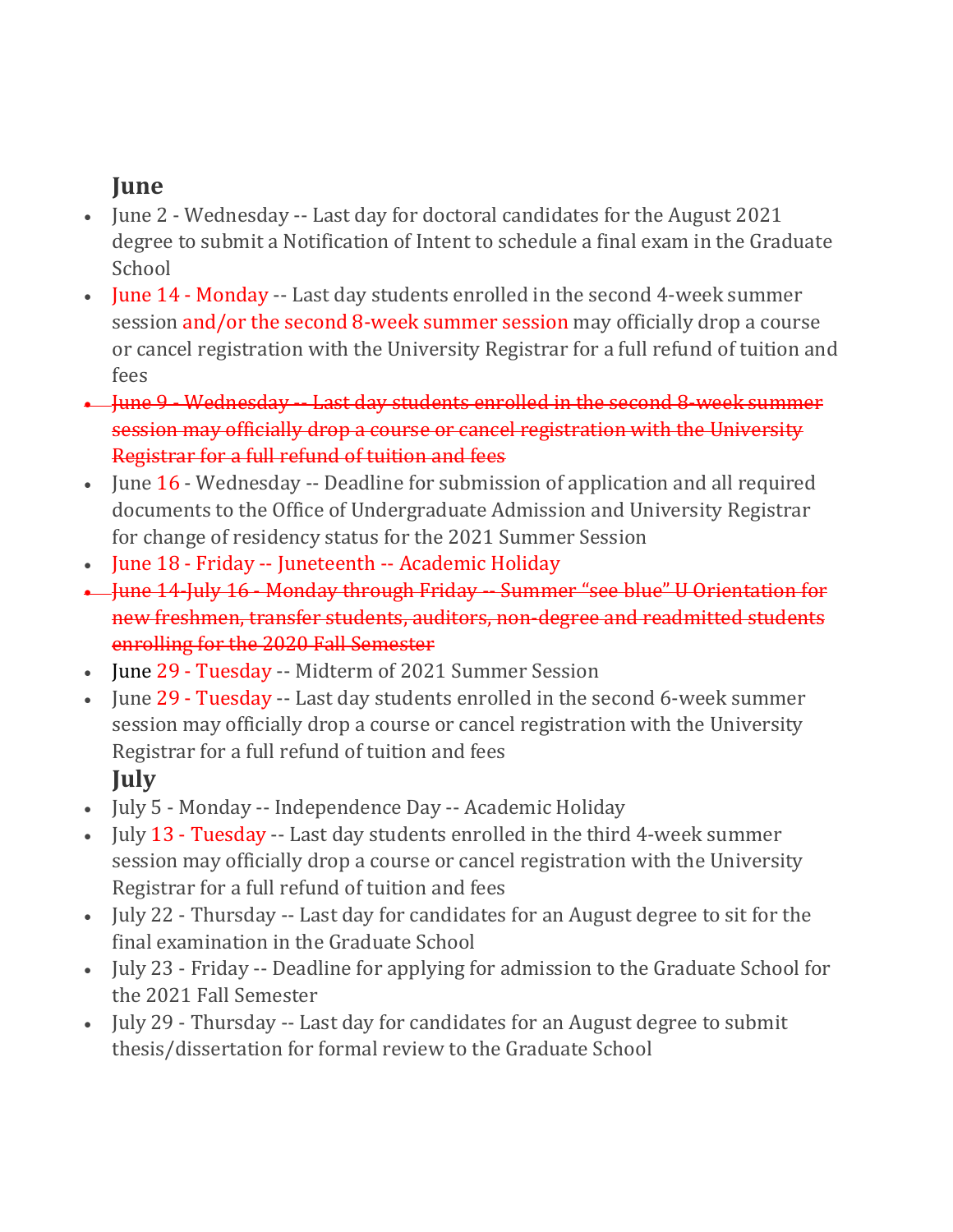#### **August**

- August 2 August 13 Monday through Friday -- Final Grading window is open. The final deadline for submission of grades online in the grading portal is 5:00 p.m., August 13.
- August 5 Thursday -- Last day for candidates for an August 2021 degree to submit final revised thesis/dissertation (EDT) for acceptance by the Graduate School for those students who first submitted July 29
- August 5 Thursday -- Final Examinations
- August 11 Wednesday -- End of 2021 Summer Session
- August 12 Thursday -- Last day for students in the Employee Educational Program registered through August 5 to submit EEP form to Human Resource Services to confirm 2021 Fall Semester registration and tuition waiver
- August 13- Friday -- Final deadline for submission of grades online in the grading portal is 5:00 p.m.
- August 20 Friday -- End of College of Pharmacy 15-week Summer Term